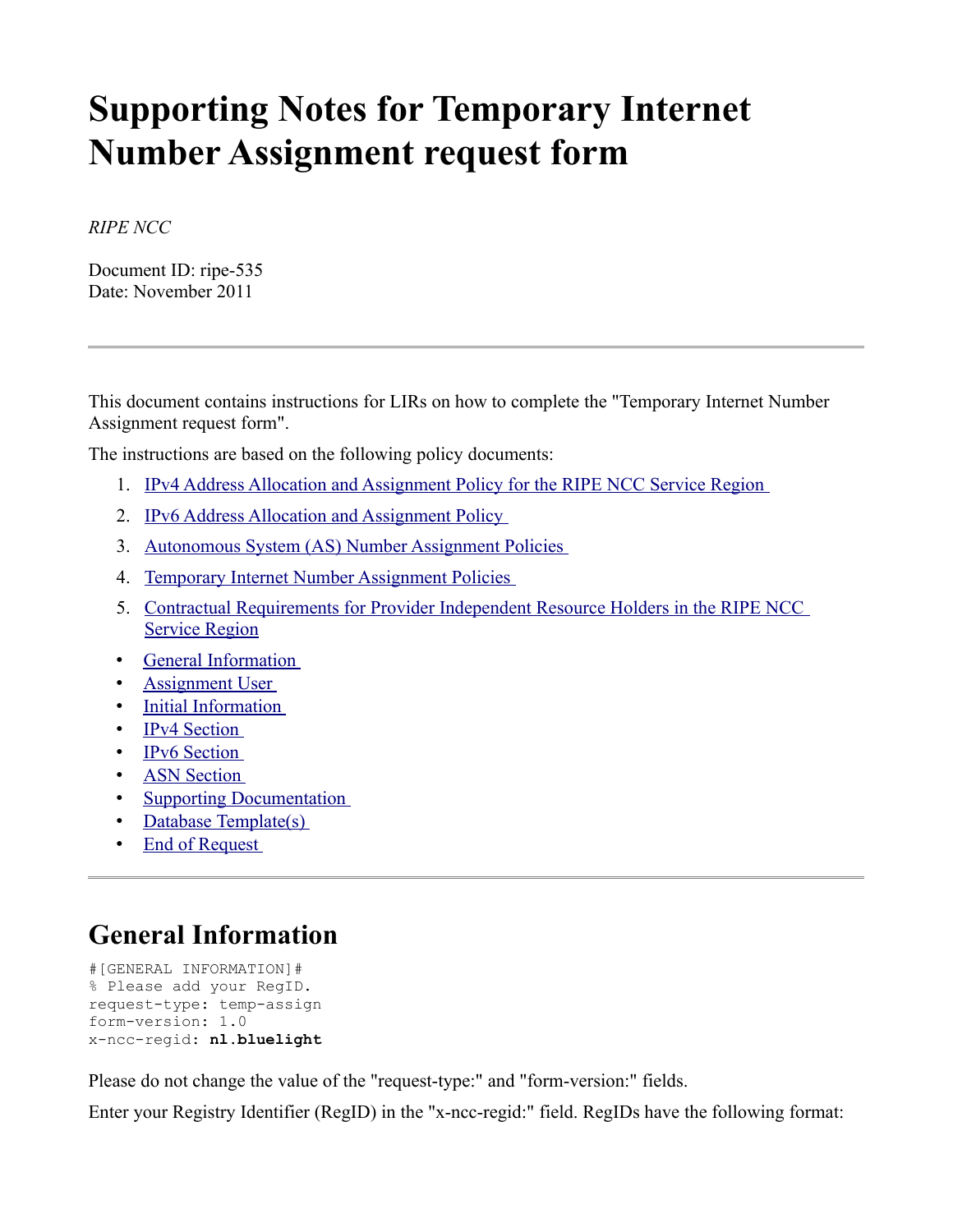<country code>.<name>. If you do not know your RegID, please contact [ncc@ripe.net.](mailto:ncc@ripe.net)

## <span id="page-1-1"></span>**Assignment User**

```
#[ASSIGNMENT USER]#
% Who will use the requested address space?
legal-organisation-name: North SantaBank
organisation-location: Santa City, NN
website-if-available: http://www.nsb.nn
% Is this request being sent by a sponsoring LIR on behalf of 
% an End User? (yes/no)
end-user-of-sponsoring-lir: Yes
% If yes, please confirm that the "Temporary Independent Assignment Request and
% Maintenance Agreement" contains all of the elements listed in paragraph 2.0 of
% "Contractual Requirements for Provider Independent Resource Holders in the 
% RIPE NCC Service Region".(yes/no) 
% Please also attach a copy of the signed agreement and the company registration
```
% papers of the End User.

confirmation**:Yes**

Enter the legal name and primary location of the organisation that will use this PI address space in the "legal-organisation-name" and "organisation-location" fields. If this End User has a website, enter the URL in the "website-if-available" field. Otherwise, enter "none" in this field.

If you are an LIR sending this request on behalf of an End User, you should answer "Yes" in the "enduser-of-sponsoring-lir" field.

If you answered "Yes" you should also confirm that all of the elements of paragraph 2.0 of "Contractual Requirements for Provider Independent Resource Holders in the RIPE NCC Service Region" are listed in the "End User Assignment Agreement" that is signed by the End User and the sponsoring LIR. For all temporary assignments that are requested through a sponsoring LIR for an End User, we need to receive a copy of "Temporary Independent Assignment Request and Maintenance Agreement" and the company registration papers of the End User.

You can find an example agreement at: <http://ripe.net/lir-services/resource-management/temp-assign-agreement>

You can send us an agreement in your local language or use the English version.

If this request is sent by a Direct Assignment User, you answer "No" to the above two questions. Direct Assignment Users have already signed an "End User Assignment Agreement" with the RIPE NCC. If the request is for an LIR, you should also answer with "No".

# <span id="page-1-0"></span>**Initial Information**

```
#[INITIAL INFORMATION]#
% Which type of assignment is the End User requesting? (IPv4/IPv6/ASN)
type-of-assignment: IPv4/IPv6/ASN
```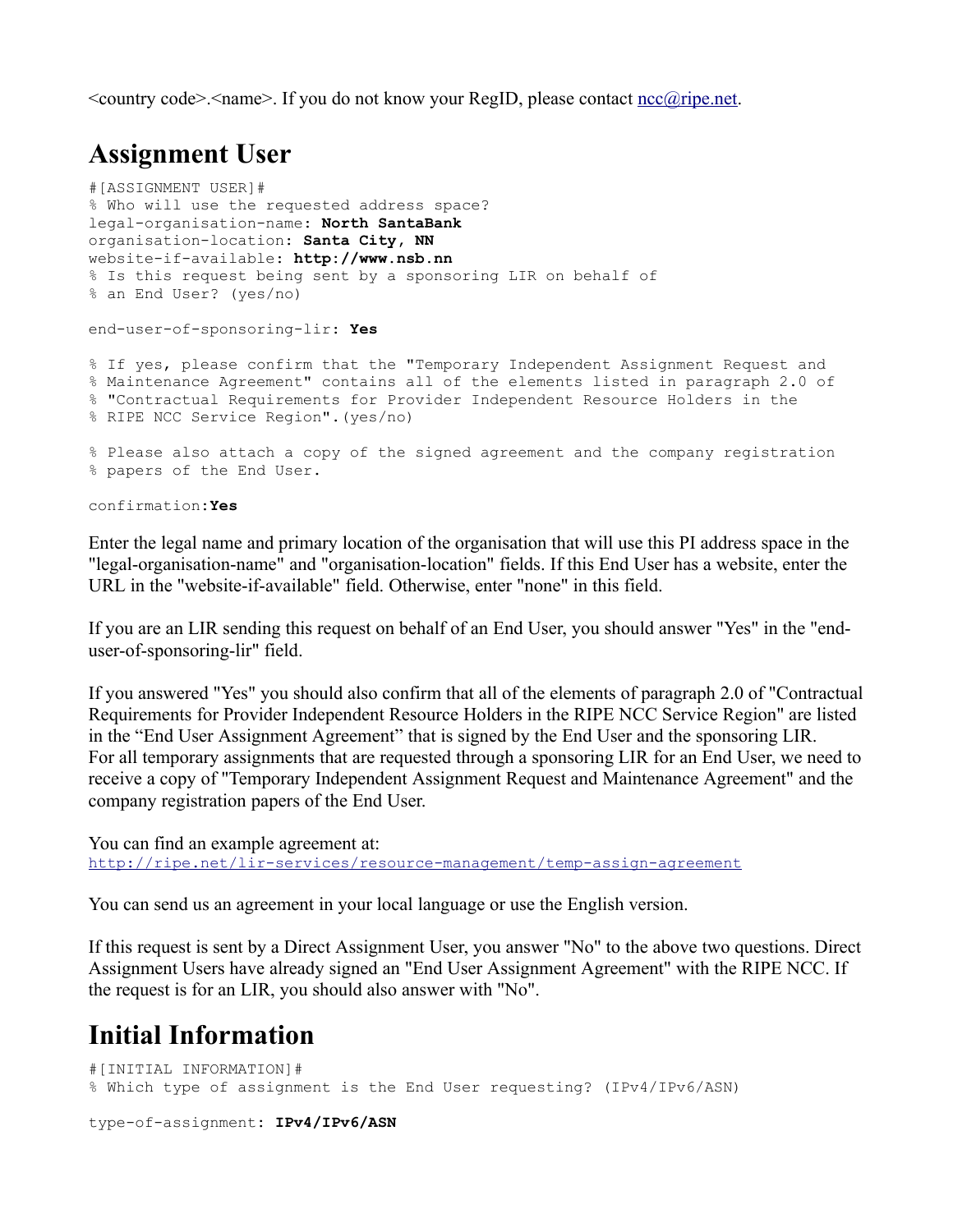% Why do you need this temporary Assignment? why: **Assignment is needed for our annual banking conference and exhibition that will take place end of this month in Geneva. The conference and exhibition will take place simultaneously at the same location.** % The End User should be aware that this resource will be for a specific time % limit. It will be automatically de registered at the end of the approved % assignment period. % Please add more information on the purpose(Event/Research) and duration of this % request. purpose: **Event** website-if-available: **http://www.nsb.nn/conference/2012** % The date should be in the following format: yyyymmdd start-date: **20120325** end-date**: 20120329**

In the type of assignment field, you should indicate all the different resources you are requesting for your End User with this request.

In the "Why:" field, you need to tell us why you are requesting this temporary assignment as well as explain the detailed technical requirements of the requested resources/size.

You should also indicate the purpose of the assignment, including the website of the mentioned event/research and the start and end dates of the event/research.

#### <span id="page-2-0"></span>**IPv4 section**

```
#[IPv4 section]#
%
% Why is PI address space required rather than PA address space? 
why-pi-v4: North Santa will be multihomed. We cannot use PA address space because
our uplinks do not allow their address space to be announced by other Autonomous
Systems.
% Is the End User requesting extra address space for routing and/or 
% administrative reasons? If yes, explain why?
why-routing-v4:
% Please confirm if the End User is aware of the consequences and disadvantages 
% of PI address space? (yes/no)
% For details, you can refer to section 8.0 "PA vs. PI Address Space" of the IPv4
% Address Allocation and Assignment Policies.
```

```
confirmation-v4: Yes
```
In the "why-pi:" field, explain why PA address space cannot be used for this assignment. Remember that you should encourage the use of PA address space where possible.

If the End User is requesting extra address space for routing and/or administrative reasons, then you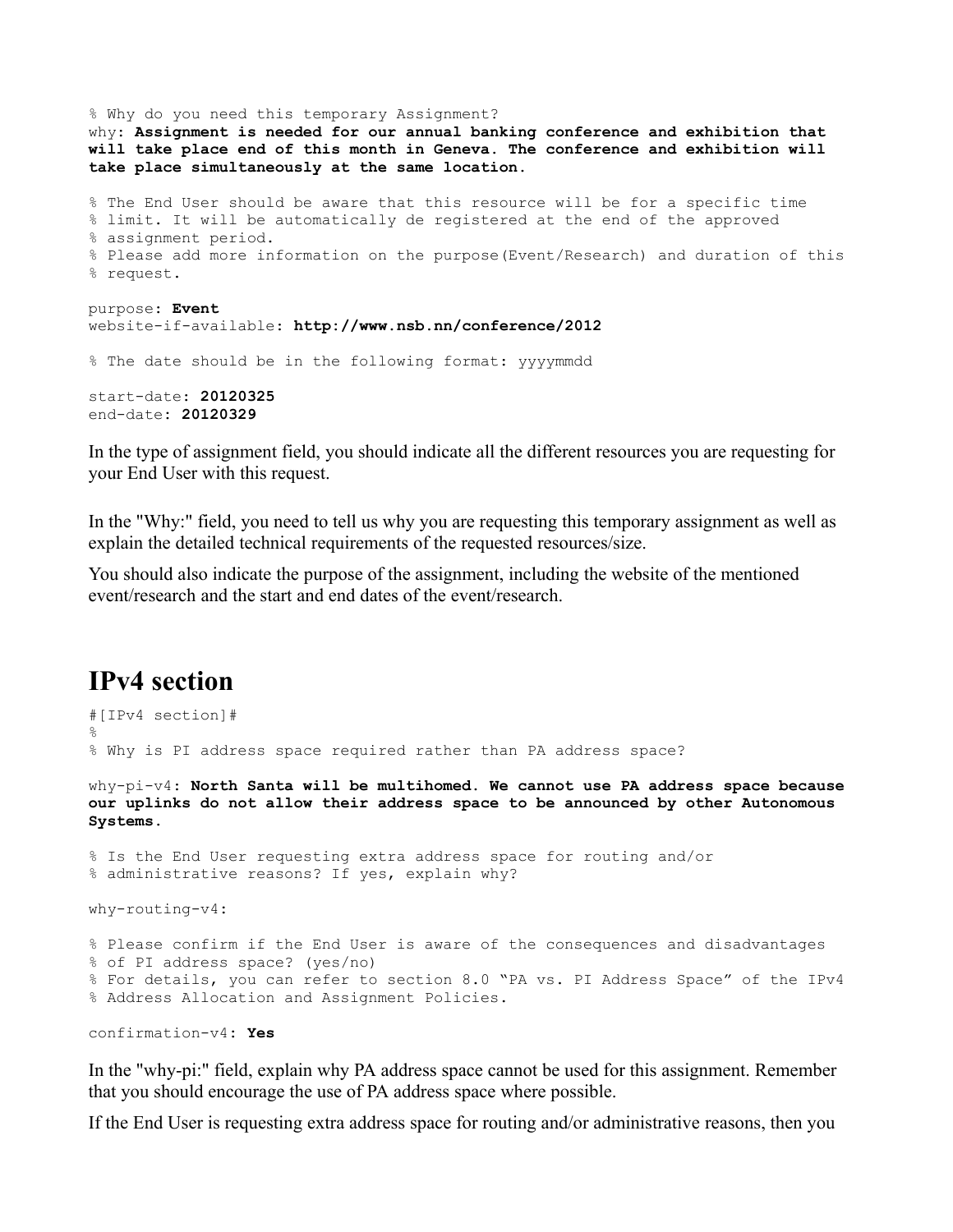need to explain how much address space is being requested due to this and explain the reasons behind it.

You must ensure that the End User understands and accepts that PI address space may be more difficult or more expensive to route than PA address space and then confirm this in the "confirmation:" field. You can find more details on the consequences and disadvantages of PI address space in the document "IPv4 Address Allocation and Assignment Policy for the RIPE NCC Service Region" under section 8.0 "PA vs. PI Address Space".

```
% ADDRESSING PLAN
% How will the End User use this IPv4 address space?
\approx% Subnet Immediate Intermediate Entire Purpose
% size (/nn) Requirement Requirement Period
subnet: /24,/25,/26 /24,/25,/26 /24,/25,/26 /24,/25,/26 Laptops/wifi-enabled
devices
subnet: /26 /26 /26 /26 /26 Servers, Routers,
Switches, firewalls and Workstations
totals: /23 /23 /23 /23 
number-of-subnets: 2
```
The addressing plan shows how the End User will use the requested IPv4 address space. You can repeat the "subnet" row as many times as needed. Delete any empty "subnet" fields before you send the request.

In the "Subnet size (/nn)" column, enter a slash notation prefix for each subnet. Each entry should be large enough to contain the number of addresses needed for that subnet over the next time period. In order to demonstrate the predicted growth of the network, you must provide an estimate of the address space you will require over three distinct periods: Immediate, Intermediate and the Entire period. Your estimates should include interfaces used for hosts, routers, gateways, terminal concentrators and any other machines requiring one or more network interfaces. These columns can either contain numbers (for example, 64) or slash notation prefixes (for example, /26). Multiple slash notation prefixes must be separated by comma(s) with no blank spaces (for example, /24,/25,/26). In the "Purpose" column, write a short description of each subnet.

In the "totals" row, add the totals of each column. The total of the "Subnet size (/nn)" column should be the total amount of address space you are requesting for this assignment. In the "number-of-subnets" field, enter the total number of subnets listed in the addressing plan.

# <span id="page-3-0"></span>**IPv6 section**

```
#[IPv6 section]#
%
% Why is PI address space required rather than PA address space? 
why-pi-v6: North Santa will be multihomed. We cannot use PA address space because
our uplinks do not allow their address space to be announced by other Autonomous
Systems.
% Is the End User requesting extra address space for routing and/or 
% administrative reasons? If yes, explain why.
Why-routing-v6:
```
% Please confirm if the End User is aware of the consequences and disadvantages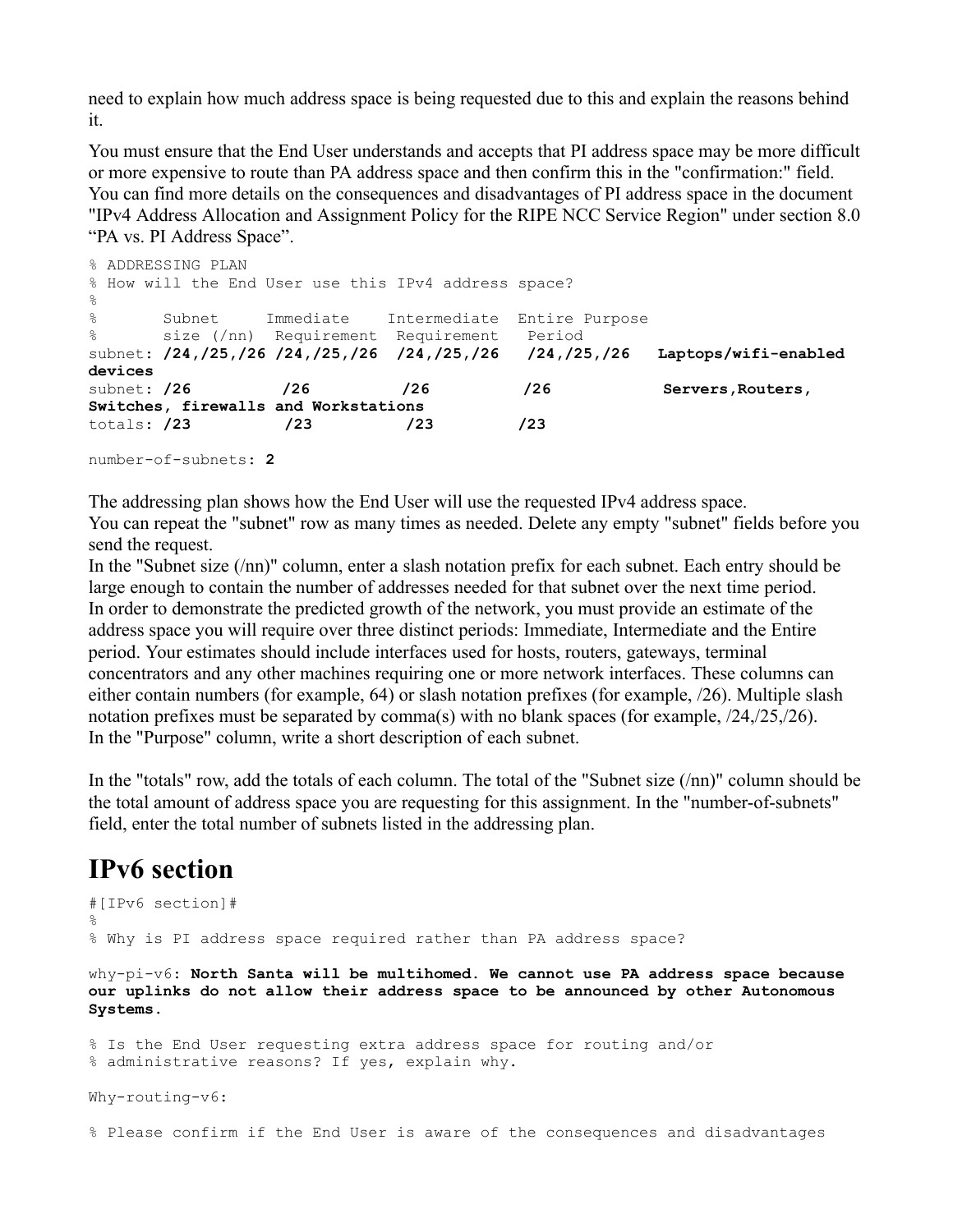```
% of PI address space. (Yes/No)
% For details, you can refer to section 8.0 "PA vs. PI Address Space" of the IPv4
% Address Allocation and Assignment Policies.
```

```
confirmation-v6: Yes
```
In the "why-pi:" field, explain why PA address space cannot be used for this assignment. Remember that you should encourage the use of PA address space where possible.

If the End User is requesting extra address space for routing and/or administrative reasons, then you need to explain how much address space is being requested due to this and explain the reasons behind it.

You must ensure that the End User understands and accepts that PI address space may be more difficult or more expensive to route than PA address space and then confirm this in the "confirmation:" field. You can find more details on the consequences and disadvantages of PI address space in the document "IPv4 Address Allocation and Assignment Policy for the RIPE NCC Service Region" under section 8.0 "PA vs. PI Address Space".

| % ADDRESSING PLAN |        |  |  |  |  |     |  |                               |                                                      |  |         |  |                     |
|-------------------|--------|--|--|--|--|-----|--|-------------------------------|------------------------------------------------------|--|---------|--|---------------------|
|                   |        |  |  |  |  |     |  |                               | % How will the End User use this IPv6 address space? |  |         |  |                     |
| $\frac{6}{5}$     |        |  |  |  |  |     |  |                               |                                                      |  |         |  |                     |
| $\frac{8}{6}$     | Subnet |  |  |  |  |     |  | Immediate Intermediate Entire |                                                      |  | Purpose |  |                     |
|                   |        |  |  |  |  |     |  |                               | % size (/nn) Requirement Requirement Period          |  |         |  |                     |
| subnet: /60       |        |  |  |  |  | /60 |  | /60                           |                                                      |  | /60     |  | Servers for Banking |
| applications      |        |  |  |  |  |     |  |                               |                                                      |  |         |  |                     |
| totals: /60       |        |  |  |  |  | /60 |  |                               | /60                                                  |  | /60     |  |                     |

The addressing plan shows how the End User will use the requested address space.

You can repeat the "subnet" row as many times as needed. Delete any empty "subnet" fields before you send the request.

Enter the size of each subnet in the "Subnet size (/nn)" column using IPv6 slash notation (for example, /60).

In the "Purpose" column, write a short description of each subnet.

In the "totals" row, add the totals of each column.

The smallest IPv6 PI assignment size issued by the RIPE NCC is /48.

```
% PEERING CONTACTS
%
% Please list the Autonomous System Numbers and email contact addresses 
% of the peering partners for the requested IPv6 PI assignment.
peering-v6: AS64532, noddy@grottoinvestments.nn
peering-v6: AS64518, mary@northernbanking.nn
```
You must list the email addresses and ASN of at least two peering partners in the "peering:" fields. You can repeat the "peering:" field as many times as needed.

# <span id="page-4-0"></span>**ASN section**

#[ASN section]#

```
%[ADDRESS SPACE TO BE ANNOUNCED]%
% If this ASN will originate other prefixes than are requested in this request,
```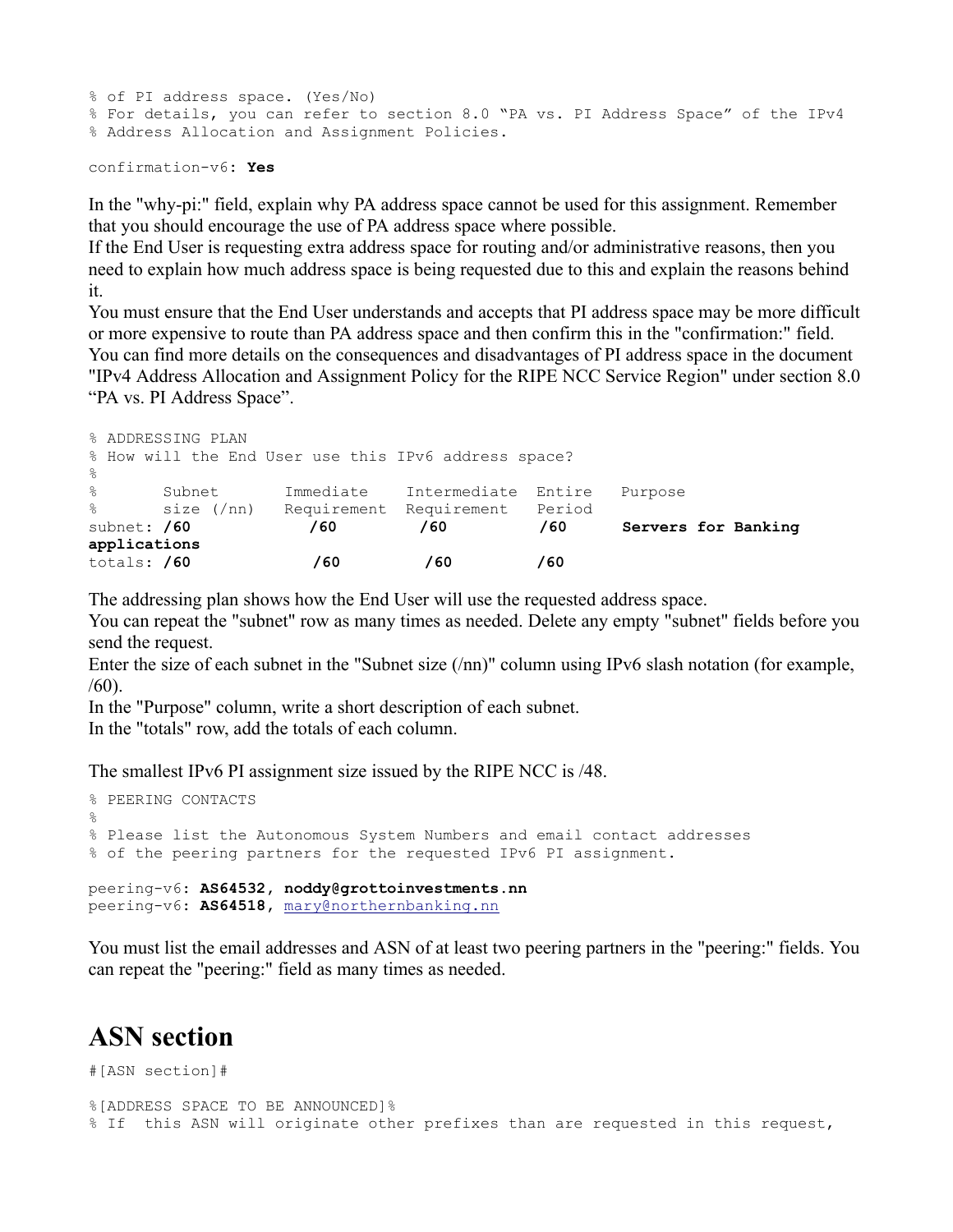```
% please list these below.
```
prefix-asn:

If you are not requesting temporary address space for this End User in this ticket, please specify all address prefixes using slash notation (for example, x.x.x.x/xx ). The address space must be a valid assignment to the organisation that will use the AS number.

% If you require a 16-bit AS Number instead of a 32-bit AS Number % please indicate this below and tell us why. For more information, % see http://www.ripe.net/news/asn-32-quide.html

as-number-type: **16-bit** why-16-bit: **Our routers are not 32-bit enabled**

As of 1 January 2009, all AS Numbers assigned by the RIPE NCC will be 32-bit by default. If you require a 16-bit AS Number, change the default entry "32-bit" to "16-bit" and explain why you require a 16-bit AS Number. If you require further clarification, please see: <http://www.ripe.net/news/asn-32-guide.html>

```
% PEERING CONTACTS
% Please list the Autonomous System Numbers and email contact addresses of the
% peering partners.
```
peering-asn: **AS64532, noddy@grottoinvestments.nn** peering-asn: **AS64518, mary@northernbanking.nn**

You must list the email addresses and ASN of at least two peering partners in the "peering:" fields. You can repeat the "peering:" field as many times as needed.

# <span id="page-5-0"></span>**Supporting Documentation**

```
#[SUPPORTING DOCUMENTATION]#
```
% Please add more information if you think it will help us understand this request. % You can attach a network diagram or other relevant supporting documentation. % <add more information> **There are already 350 participants that have registered for the conference and**

**address space is needed for their laptops and other devices (ipads, smart phones etc). We also need addresses for network devices like switches, firewalls, routers, 10 servers (2 IPs each). There will also be an Internet cafe with 25 workstations in the exhibition area for exhibition attendees only.** 

**As IPv6 is the future of the Internet, we will like to use it for few servers where we will host certain banking/financial applications.**

If you would like to include additional information on the technical requirements, deployment plan, detailed usage or total users/equipment count, you can use this section.

A network diagram (topology map) can help us to understand the set-up of the network and its addressing needs.

# <span id="page-5-1"></span>**Database Template(s)**

#[ DATABASE TEMPLATE IPv4]#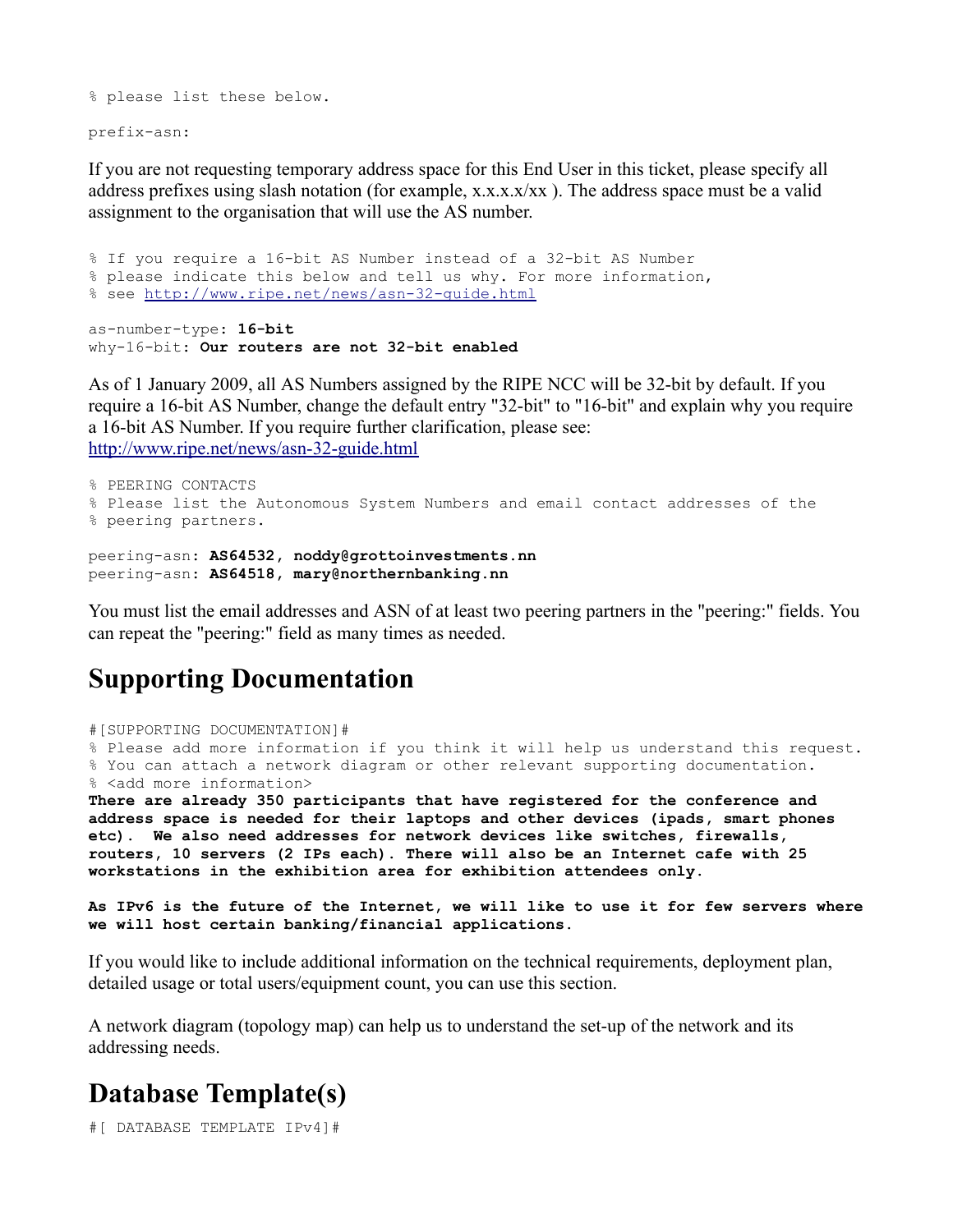$\approx$ % If you are requesting IPv4, complete this IPv4 database template. If you are not % requesting IPv4, please remove this IPv4 database template. inetnum: **<leave empty>** netname: **NSB-NET-v4** descr: **North SantaBank** country: **NN** org: **ORG-NS31-RIPE** admin-c: **ACM2-RIPE** tech-c: **HOHO1-RIPE** status: **ASSIGNED PI** remarks: **Temporary assignment =================== Duration of assignment: ===================== Start date: End date: =====================** mnt-by: **RIPE-NCC-END-MNT** mnt-lower: **RIPE-NCC-END-MNT** mnt-by: **SANTA-MNT** mnt-routes: **SANTA-MNT** mnt-domains: **SANTA-MNT** changed: **hostmaster@ripe.net** source: **RIPE** #[ DATABASE TEMPLATE IPv6]# % If you are requesting IPv6, complete this IPv6 database template. If you are not % requesting IPv6 please remove this IPv6 database template. inet6num: **<leave empty>** netname: **NSB-NET-v6** descr: **North SantaBank** country: **NN** org: **ORG-NS31-RIPE** admin-c: **ACM2-RIPE** tech-c: **HOHO1-RIPE**

status: **ASSIGNED PI** remarks: **Temporary assignment ===================== Duration of assignment: ===================== Start date: End date: =====================**

mnt-by: **RIPE-NCC-END-MNT** mnt-lower: **RIPE-NCC-END-MNT** mnt-by: **SANTA-MNT** mnt-routes: **SANTA-MNT** mnt-domains: **SANTA-MNT** changed: **hostmaster@ripe.net** source: **RIPE**

#[ DATABASE TEMPLATE ASN]# % If you are requesting ASN, complete this ASN database template. If you are not

% requesting ASN, please remove this ASN database template.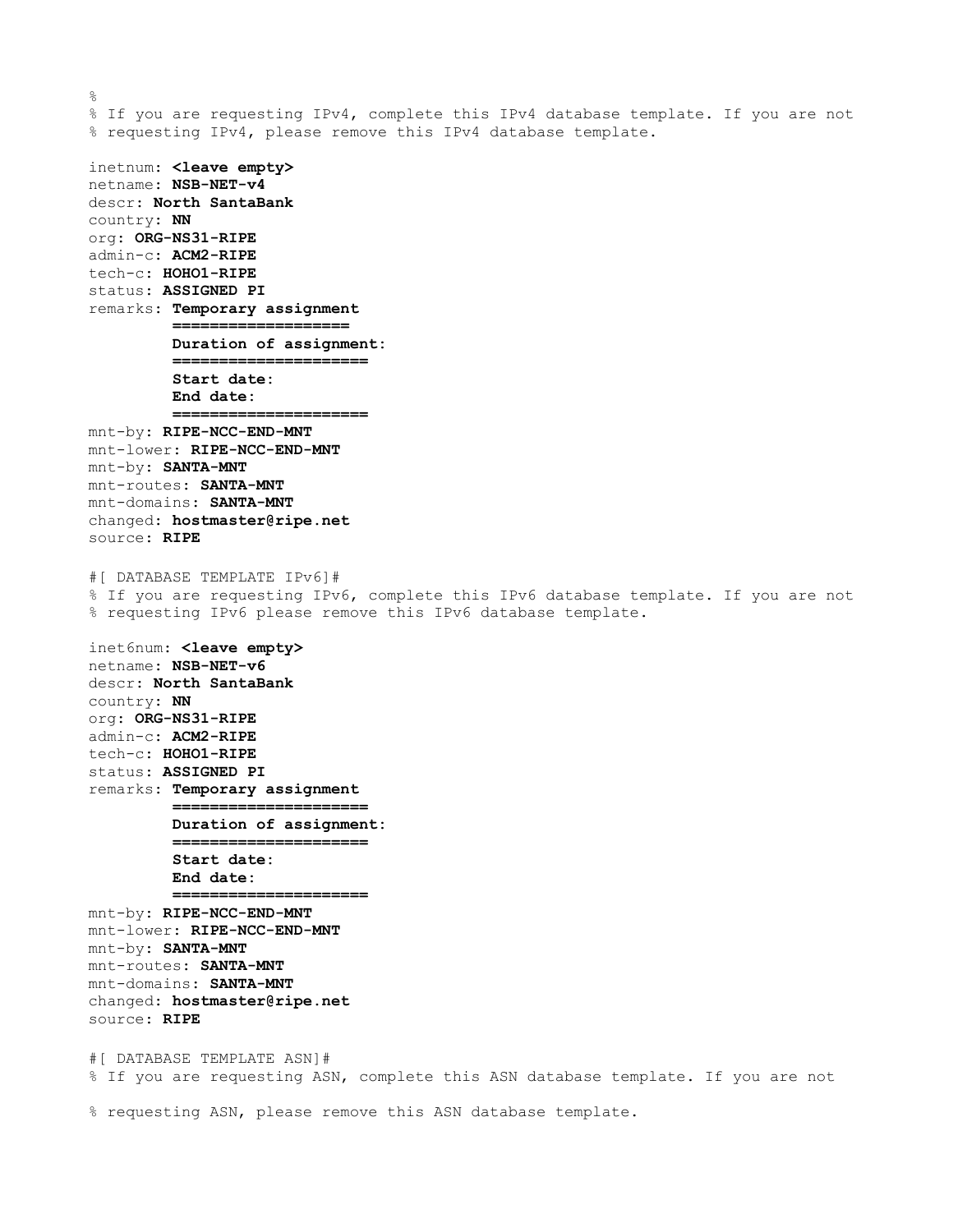| $aut-number:$<br>as-name:<br>descr:<br>crq:                                                   | <b>ASNEW</b><br><b>NSB-AS</b><br>North SantaBank<br><b>ORG-NS31-RIPE</b>                                                                                      |
|-----------------------------------------------------------------------------------------------|---------------------------------------------------------------------------------------------------------------------------------------------------------------|
| import:<br>export:<br>import:<br>export:<br>remarks:                                          | from AS64532 accept ANY<br>to AS64532 announce ASNEW<br>from AS64518 accept ANY<br>to AS64518 announce ASNEW<br>Temporary assignment<br>===================== |
|                                                                                               | Duration of assignment:<br>Start date:<br>End date:<br>============                                                                                           |
| admin-c:<br>tech-c:<br>$mnt-by:$<br>$mnt-by:$<br>mnt-routes: SANTA-MNT<br>changed:<br>source: | ACM2-RIPE<br><b>HOHO1-RIPE</b><br>RIPE-NCC-END-MNT<br><b>SANTA-MNT</b><br>hostmaster@ripe.net<br><b>RIPE</b>                                                  |

If the End User is requesting IPv4, IPv6 and an ASN, please complete all templates. If not, you should complete the relevant template(s) and delete the rest when sending the request.

Leave the "inetnum/inet6num/aut-num" field empty as we will choose the address range or the ASN.

The "netname/as-name:" should be a short and descriptive name for the network and should reflect the organisation name of the End User.

Enter the End User's legal organisation name in the "descr:" field.

Use the ISO country code of the End User's location in the "country:" field. If the End User is multinational, repeat the "country" field as many times as needed.

Enter the org-ID of the End User's **organisation** object in the "org:" field.

If they don't have an **organisation** object, you can create one for them using the LIR Portal [\(https://lirportal.ripe.net\)](https://lirportal.ripe.net/).

The nic-handle of the **role** or **person** object in the "admin-c:" field should reflect someone who is administratively responsible for the network.

The nic-handle of the **role** or **person** object in the "tech-c:" field should reflect someone who has technical knowledge of the network.

The "status:" field must be ASSIGNED PI.

The "import:" and "export:" fields should contain the complete routing policy. Both fields may be repeated as many times as needed.

Basic syntax entries are as follows:

```
import: from <peer1> accept <filter>
export: to <peer1> announce <filter>
import: from <peer2> accept <filter>
export: to <peer2> announce <filter>
```